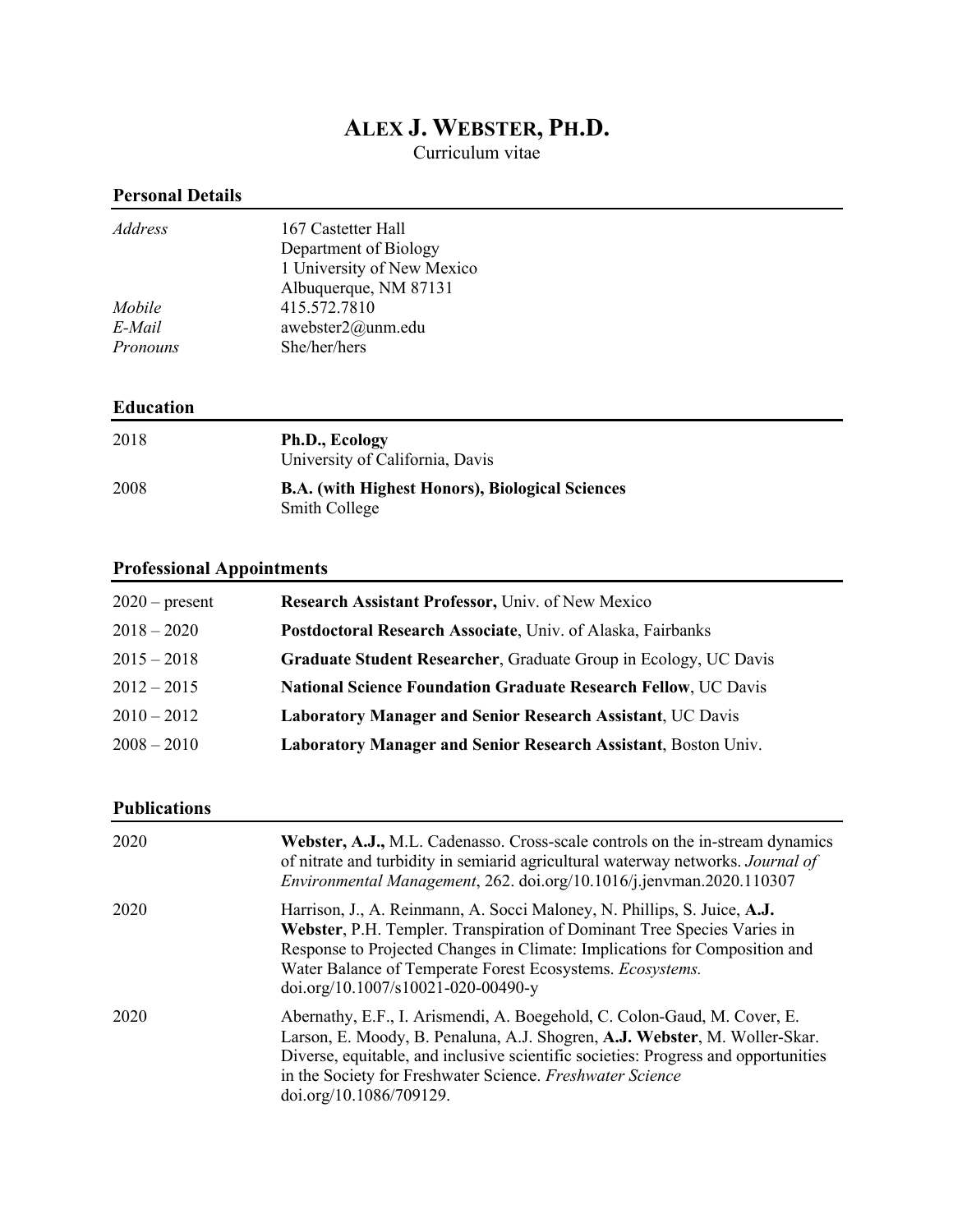| 2018                     | Webster, A.J., P.M. Goffman, M.L. Cadenasso. Controls on denitrification<br>potential in nitrate-rich waterways and riparian zones in an irrigated agricultural<br>setting. Ecological Applications, 24. doi.wiley.com/10.1002/eap.1709 |
|--------------------------|-----------------------------------------------------------------------------------------------------------------------------------------------------------------------------------------------------------------------------------------|
| <b>Works in Progress</b> |                                                                                                                                                                                                                                         |
| n.d.                     | Webster, A.J., T.A. Douglas, P. Regier, M.D. Scheuerell, T.K. Harms. Temporal<br>patterns in stream biogeochemistry indicate linked permafrost and ecological<br>dynamics of boreal catchments. Ecosystems [in revision].               |

- n.d. Zemenick, A.T., **A.J. Webster**, S.C. Jones, M.G. Weber, E. Raymond, K. Sandelin, T. Kowalczyk, N. Hessami, C.L. Dahlberg. Diversifying and humanizing biologist role models through constructing slide deck on researchers' research and life experiences. *CourseSource [in review].* n.d. **Webster, A.J.**, J.P. Solins, M.L. Cadenasso. Metacommunity structures in
	- human-dominated landscapes: insights from riparian vegetation in lowland stream networks. *Landscape Ecology [in prep].*
- n.d. **Webster, A.J.**, F.S. Chapin, J.F. Johnston, T.A. Douglas, T.K. Harms. Monitoring resilience and early warning signals of catchment-scale regime shifts in stream chemistry. *Frontiers in Ecology and the Environment [in prep].*
- n.d. Harms, T.K., A. Contreras, **A.J. Webster**. Stream chemistry indicates catchment response to fire and regional warming in the boreal forest. *Environmental Research Letters [in prep].*

#### **Grants and Awards**

| $2021 - 2025$ | "Transforming Rural-Urban Systems: Trajectories for Sustainability in the<br>Intermountain West Research Network" (National Science Foundation -<br>Sustainable Regional Systems Research Network Program). Co-lead on Guided<br>Transformations working group and lead on Disaster Recovery and Resilience<br>Building task. Univ. of New Mexico, Albuquerque, NM [\$15,000,000] |
|---------------|-----------------------------------------------------------------------------------------------------------------------------------------------------------------------------------------------------------------------------------------------------------------------------------------------------------------------------------------------------------------------------------|
| 2021-2022     | "Perspectives on Innovative Approaches in Agriculture to Managing Water<br>Scarcity" (Women in STEM Faculty Development Award). Univ. of New<br>Mexico, Albuquerque, NM [\$15,000]                                                                                                                                                                                                |
| 2020          | Excellence in Diversity Award (co-awarded with the Project Biodiversify team),<br>Michigan State Univ., East Lansing, MI [\$2,500]                                                                                                                                                                                                                                                |
| $2015 - 2018$ | Plant Sciences Graduate Fellowship, Plant Sciences Dept., Univ. of California,<br>Davis, Davis, CA [\$125,000]                                                                                                                                                                                                                                                                    |
| 2017          | Best Oral Presentation for Student Research, Society for Freshwater Sciences<br>Annual Meeting, Raleigh, NC [\$500]                                                                                                                                                                                                                                                               |
| 2014          | Annie's Sustainable Agricultural Scholarship, Univ. of California, Davis, Davis,<br>CA [\$10,000]                                                                                                                                                                                                                                                                                 |
| $2012 - 2015$ | National Science Foundation Graduate Research Fellowship, Univ. of California,<br>Davis, Davis, CA [\$132,000]                                                                                                                                                                                                                                                                    |
| $2012 - 2014$ | Univ. of California College of Agriculture and Environmental Science Jastro-<br>Shields Research Fellowship, Davis, CA [\$7,500]                                                                                                                                                                                                                                                  |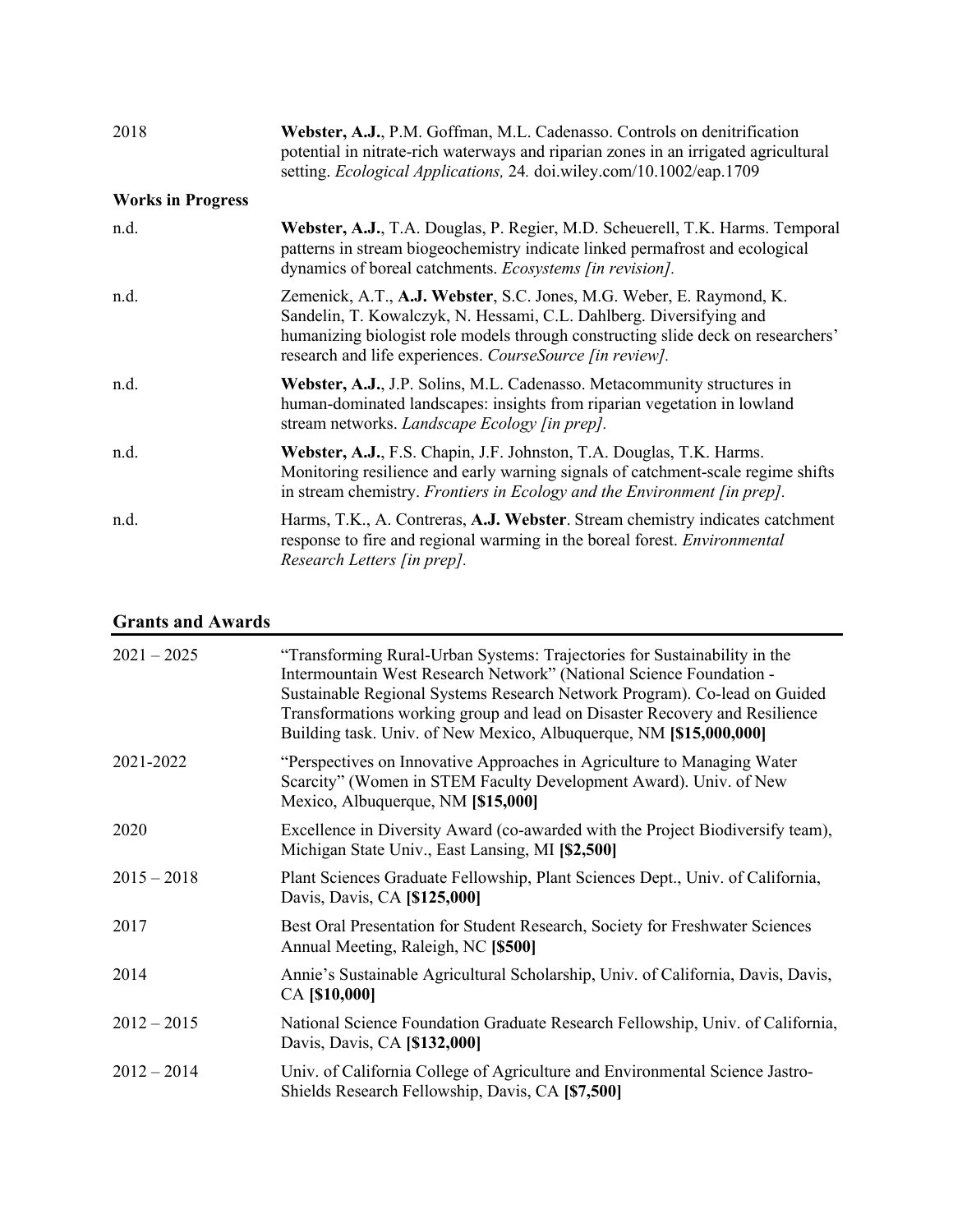2012 Graduate Group in Ecology Graduate Fellowship, Univ. of California, Davis, Davis, CA **[\$12,000]**

# **Teaching and Mentorship**

| <b>Courses Organized</b>       |                                                                                                                                                                                                                                                                                                                                                                                          |
|--------------------------------|------------------------------------------------------------------------------------------------------------------------------------------------------------------------------------------------------------------------------------------------------------------------------------------------------------------------------------------------------------------------------------------|
| 2021                           | "Stakeholder-driven Data Analysis for Sustainable Water Resource<br>Management". Dept. of Biology, Univ. of New Mexico.<br>Designed and led this inquiry-based transdisciplinary course featuring teams of graduate students<br>and stakeholders working together to address water management challenges in New Mexico with<br>advanced methods in data analysis and data visualization. |
| 2014                           | "Ecological Intensification in California: Science to Practice". Dept. of<br>Entomology, Univ. of California, Davis.<br>Co-designed and co-led an interdisciplinary undergraduate and graduate seminar that facilitated<br>discussions with stakeholders about sustainability approaches in California agriculture.                                                                      |
| 2013, 14, 15                   | Writing workshop for NSF GRFP. Dept. of Environmental Sciences and Policy,<br>Univ. of California, Davis.<br>Organized, read, and reviewed proposals of undergraduate and graduate students applying to the<br>National Science Foundation Graduate Research Fellowship Program (NSF GRFP).                                                                                              |
| <b>Teaching Assistantships</b> |                                                                                                                                                                                                                                                                                                                                                                                          |
| 2018                           | Lead Teaching Assistant, Ecosystem and Landscape Ecology. Dept. of Plant<br>Sciences, Univ. of California, Davis.<br>Upper division undergraduate course: co-organized course structure, designed and led discussion<br>sections for in-depth analysis of key topics, co-designed and graded assignments.                                                                                |
| 2017                           | Teaching Assistant, Trees and Forests. Dept. of Plant Sciences, Univ. of<br>California, Davis.<br>Introductory undergraduate course: Prepared discussion section lectures and guided laboratory<br>activities.                                                                                                                                                                           |
| 2016                           | Lead Teaching Assistant, Introduction to Sustainable Agriculture. Dept. of<br>Plant Sciences, Univ. of California, Davis.<br>Intermediate undergraduate course: Prepared and led field-based laboratory activities.                                                                                                                                                                      |
| 2016                           | Lead Teaching Assistant, Critical History of Sustainable Design. Dept. of<br>Design, Univ. of California, Davis.<br>Intermediate undergraduate course: Prepared discussion section lectures and mentored students in<br>course-long research projects on the life cycle analysis of consumer products.                                                                                   |
| 2015                           | Teaching Assistant, Critical History of Sustainable Design. Dept. of Design,<br>Univ. of California, Davis.<br>Intermediate undergraduate course: Prepared discussion section lectures and mentored students in<br>course-long research projects on the life cycle analysis of consumer products.                                                                                        |
| <b>Guest Lectures</b>          |                                                                                                                                                                                                                                                                                                                                                                                          |
| 2020                           | "Impacts of Global Change on Boreal and Arctic Ecosystems". Global Change<br>Biology, Dept. of Biology, Univ. of New Mexico, 28 Oct., Albuquerque, NM.<br>(virtual)                                                                                                                                                                                                                      |
| 2020                           | "Impacts of Global Change on Freshwater Ecosystems". Global Change Biology,<br>Dept. of Biology, Univ. of New Mexico, 9 Nov., Albuquerque, NM. (virtual)                                                                                                                                                                                                                                 |
| 2019                           | "Multivariate analysis using ordination techniques". Data Analysis in Biology,<br>Dept. of Biology & Wildlife, Univ. of Alaska, Fairbanks, 5 Oct., Fairbanks, AK.                                                                                                                                                                                                                        |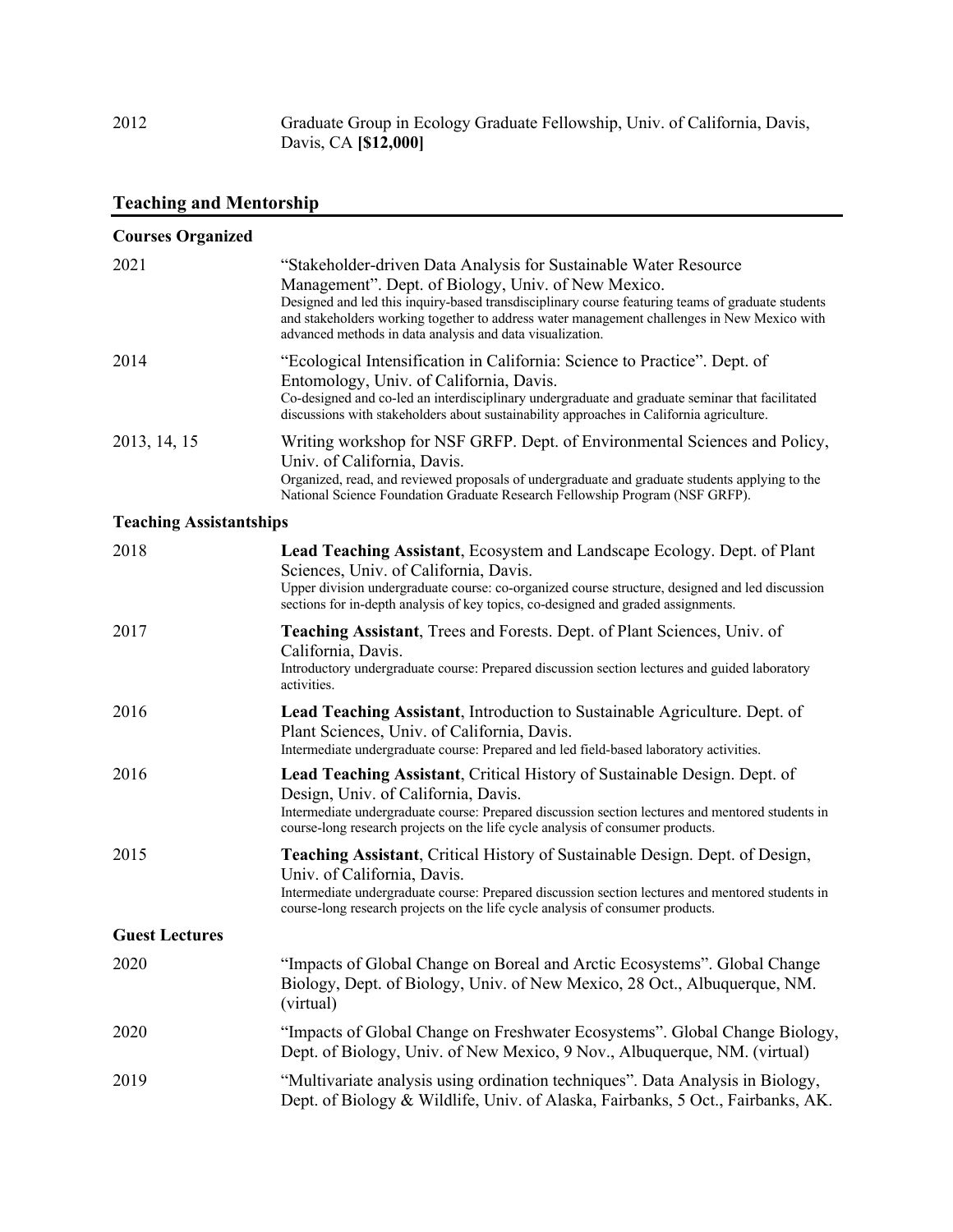| 2017             | "Farm-scape diversification: The case study of hedgerows". Introduction to<br>Sustainable Agriculture, Dept. of Plant Sciences, Univ. of California, Davis, 27<br>May, Davis, CA. |
|------------------|-----------------------------------------------------------------------------------------------------------------------------------------------------------------------------------|
| <b>Advising</b>  |                                                                                                                                                                                   |
| $2021$ – present | Dissertation Committee: Eliza Gilbert                                                                                                                                             |
| 2021             | New Mexico Alliance for Minority Participation Summer Community College<br>Opportunity for Research Experience Internship: Manuel Espinoza Romo                                   |
| 2019             | Research Experience for Undergraduates (REU) Ecology Internship: Adela<br>Contreras (co-supervised)                                                                               |
| 2016             | Laboratory Science: Indya Messier, Kristina Louis                                                                                                                                 |
| 2015             | Laboratory Science: Stephanie Lee, Alannah Johansen                                                                                                                               |
| 2014             | Field Ecology: Kelley Liang, Stephanie Lee, Alannah Johansen                                                                                                                      |
| $2010 - 2011$    | Laboratory Science: Monika Mather, Susan Wheatley                                                                                                                                 |
| 2009             | Research Experience for Undergraduates (REU) Ecology Internship: Cayce<br>Salvino (co-supervised)                                                                                 |

# **Invited Talks and Workshops**

# **External**

| 2021 | <b>Seminar Speaker, Univ. of Minnesota Department of Biology Seminar Series.</b><br>"Project Biodiversify: How to enhance inclusivity in your biology classrooms"<br>(with A.T. Zemenick and S.C. Jones). 5 May (virtual).         |
|------|------------------------------------------------------------------------------------------------------------------------------------------------------------------------------------------------------------------------------------|
| 2020 | Seminar Speaker, Duke University Department of Biology Seminar Series.<br>"Project Biodiversify: How to enhance inclusivity in your biology classrooms"<br>(with A.T. Zemenick and S.C. Jones). 16 Nov. (virtual).                 |
| 2020 | <b>Workshop organizer, MacMillian Learning. "Inclusive and accurate approaches</b><br>for teaching sex and gender in biology" (with A.T. Zemenick). 29–30 Oct.<br>(virtual).                                                       |
| 2020 | Workshop organizer, Univ. of California, Davis Center for Population Biology.<br>"Inclusive and accurate approaches for teaching sex and gender in biology" (with<br>A.T. Zemenick and S.C. Jones). 16 Sept., Davis, CA (virtual). |
| 2020 | Seminar Speaker, Los Alamos National Laboratory. "Detecting ecosystem<br>tipping points and catchment-scale permafrost degradation from high-frequency<br>stream chemistry". 7 Jan., Los Alamos, NM                                |
| 2019 | Seminar speaker and workshop organizer, Western Washington Univ<br>"Project Biodiversify: How to enhance inclusivity in your biology classrooms"<br>(with A.T. Zemenick and S.C. Jones). 29 Oct., Bellingham, WA.                  |
| 2019 | Seminar speaker and workshop organizer, Univ. of Washington, Tacoma.<br>"Project Biodiversify: How to enhance inclusivity in your biology classrooms"<br>(with A.T. Zemenick and S.C. Jones). 25 Oct., Tacoma, WA.                 |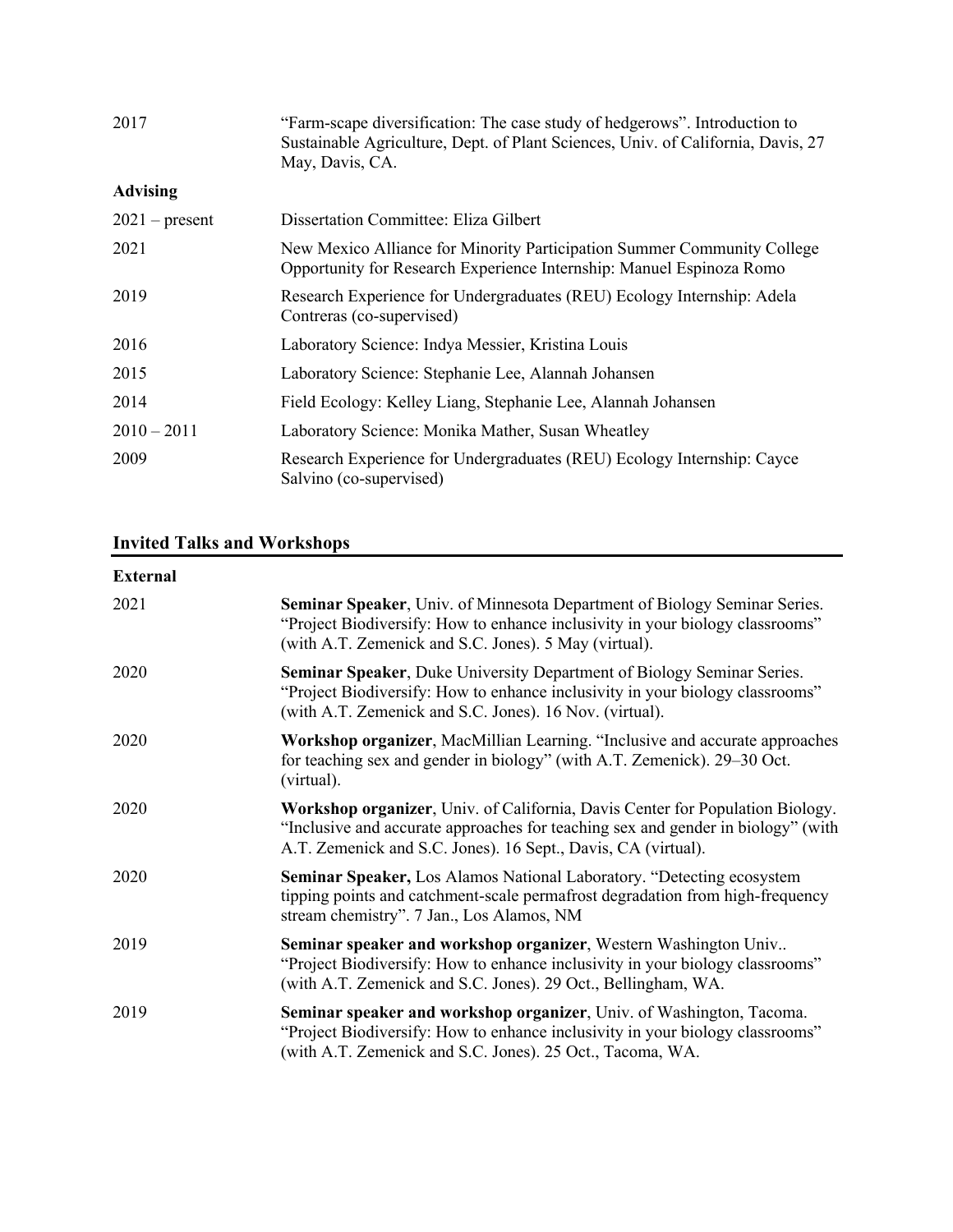| 2019            | Speaker, Sacramento Valley Water Quality Coalition Management Advisory<br>Committee Meeting. "Pipes or Traps? Ecological functions and water quality<br>benefits of agricultural drainage networks". 11 March, Elk Grove, CA. (virtual)                                      |
|-----------------|------------------------------------------------------------------------------------------------------------------------------------------------------------------------------------------------------------------------------------------------------------------------------|
| 2019            | Seminar speaker and workshop organizer, Northern Kentucky Univ "Project<br>Biodiversify: How to enhance inclusivity in your biology classrooms" (with A.T.<br>Zemenick and S.C. Jones). 8-9 April, Highland Heights, KY.                                                     |
| 2018            | Speaker, California Dept. of Water Resources Interagency Ecological Program<br>Annual Workshop. "Ecological function of small streams and riparian zones in<br>the human-dominated landscapes of California's Sacramento Valley" (with J.P.<br>Solins). 6 March, Folsom, CA. |
| 2017            | <b>Opening plenary speaker, Society for Freshwater Science Annual Meeting.</b><br>"Diversity and Inclusivity in Freshwater Sciences". 4 June, Raleigh, NC.                                                                                                                   |
| 2016            | Speaker, Stakeholder meeting, sponsored by Yolo and Solano County Resource<br>Conservation Districts and Water Management Agencies. "Water quality in<br>agricultural waterways of Yolo and Solano Counties". 14 July, Dixon, CA.                                            |
| 2014            | Speaker, Farmer workshop, sponsored by Univ. of California Cooperative<br>Extension and Yolo and Solano County Resource Conservation Districts.<br>"Riparian hedgerows for nitrate removal in agricultural ditches". 8 Oct.,<br>Arbuckle, CA.                                |
| 2013            | Speaker, Audubon National. "Water quality benefits of hedgerows on<br>agricultural ditches". 6 Dec. (virtual)                                                                                                                                                                |
| <b>Internal</b> |                                                                                                                                                                                                                                                                              |
| 2020            | Speaker, Univ. of New Mexico Earth and Planetary Science Departmental<br>Seminar. "Deconvoluting Stream Chemistry Time Series". 6 Nov. (virtual)                                                                                                                             |
| 2020            | Speaker, Sevilleta Long Term Ecological Research Seminar Series. "Self-<br>organization, resilience, and detecting critical transitions: from computational<br>physics to ecology" (with Mousumi Roy). 21 Sept. (virtual)                                                    |
|                 |                                                                                                                                                                                                                                                                              |

# **Conference Activity**

# **First-Authored Papers Presented (Oral)**

| 2021 | Webster, A.J., B. Warner, J. Wang, M. Stone, A. Oglesby, M. Morgan, M.<br>Litvak, K. Kambic, K. Howe, S.M. Han, L. Crossey. "Towards sustainable and<br>resilient water resources through interdisciplinary research". Univ. of New<br>Mexico Team Research Symposium. 21 April. (virtual) |
|------|--------------------------------------------------------------------------------------------------------------------------------------------------------------------------------------------------------------------------------------------------------------------------------------------|
| 2019 | Webster, A.J., P. Regier, A. Krehlik, T.K. Harms. "Time scales of variation in<br>stream biogeochemistry across contrasts of permafrost extent". Association for<br>the Sciences of Limnology and Oceanography Aquatic Sciences Meeting, 26<br>February, San Juan, Puerto Rico.            |
| 2017 | Webster, A.J., J.P. Solins, M.L. Cadenasso. "Small streams and riparian zones"<br>in California's Sacramento Valley: Ecological function and management<br>opportunities". California Chapter of the Society for Freshwater Science, 24 Oct.,<br>Davis, CA.                                |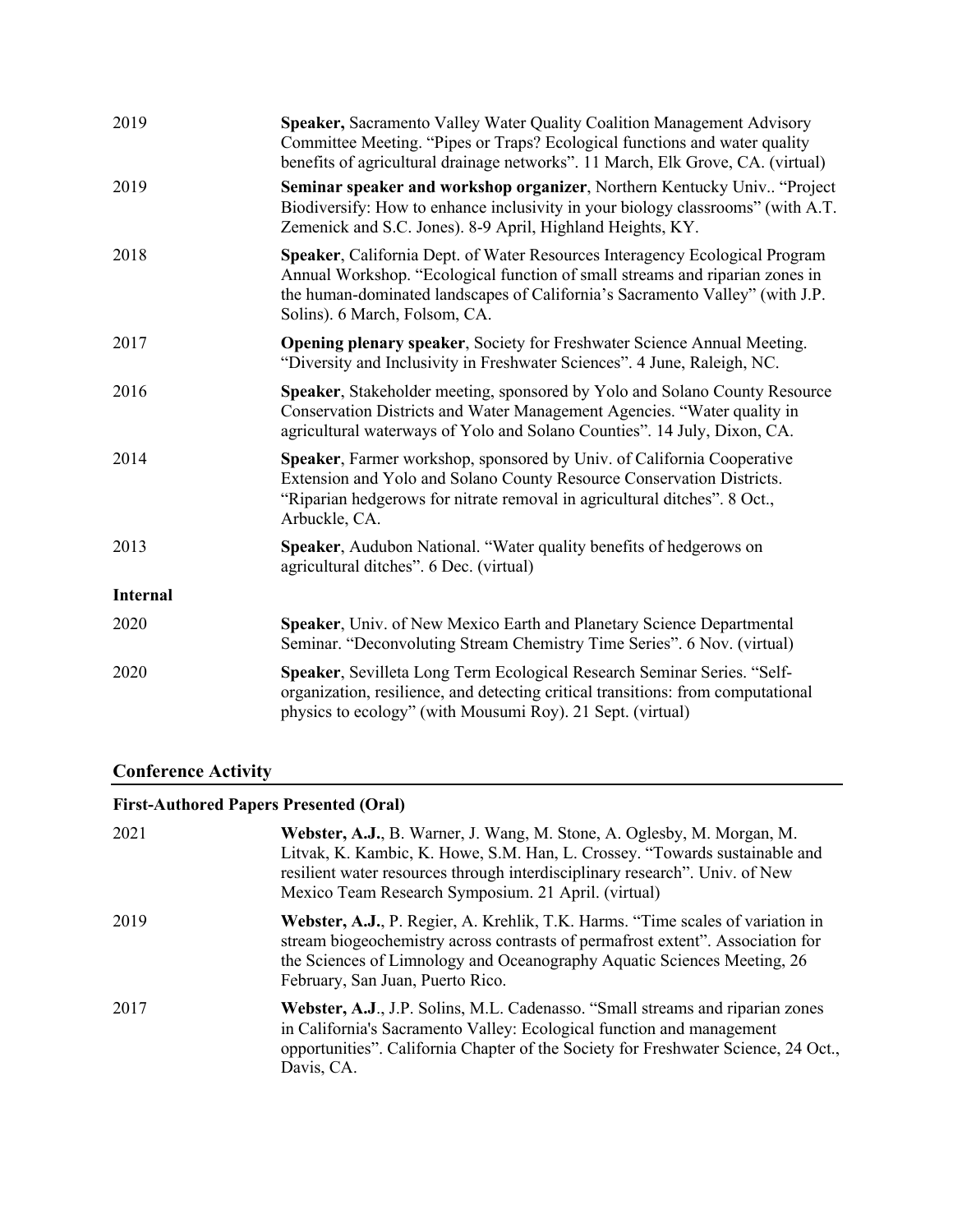| 2017 | Webster, A.J., J.P. Solins, M.L. Cadenasso. "Ecological function of small<br>streams and riparian zones in human-dominated landscapes". The Riparian<br>Summit: Confluence to Influence, 17 Oct., Davis, CA.                                                                                                          |
|------|-----------------------------------------------------------------------------------------------------------------------------------------------------------------------------------------------------------------------------------------------------------------------------------------------------------------------|
| 2017 | Webster, A.J., J.P. Solins, M.L. Cadenasso. "Riparian plant communities in<br>human-dominated landscapes: Evidence of resilience, invasion, and management<br>drivers across urban and agricultural land uses in California's Central Valley".<br>Ecological Society of America Annual Meeting, 8 Aug., Portland, OR. |
| 2017 | Webster, A.J., P.M. Goffman, M.L. Cadenasso. "Controls on denitrification<br>potential in nitrate-rich waterways and riparian zones of an irrigated agricultural<br>landscape". Society for Freshwater Science Meeting, 6 June, Raleigh, NC.                                                                          |
| 2016 | Webster, A.J., M.L. Cadenasso, 2016. "From microbes to water districts:<br>Linking observations across scales to uncover the implications of riparian and<br>channel management on water quality in an irrigated agricultural landscape".<br>American Geophysical Union Fall Meeting, 11 Dec., San Francisco, CA.     |
| 2016 | Webster, A.J., M.L. Cadenasso. "Vegetation and hydrogeomorphic complexity<br>in agricultural waterways: implications for water quality". Society for Freshwater<br>Science Annual Meeting, 22 May, Sacramento, CA.                                                                                                    |
| 2013 | Webster, A.J., M.L. Cadenasso, S.T.A. Pickett. "Spatial and temporal<br>heterogeneity of inorganic soil nitrogen in a savanna: The role of riparian zone<br>structure, hydrologic seasonality, and parent material". Ecological Society of<br>America Annual Meeting, 9 Aug., Minneapolis, MN.                        |

## **First-Authored Papers Presented (Poster)**

| 2019 | Webster, A.J., T.A. Douglas, P. Regier, T.K. Harms. "Detecting catchment-<br>scale permafrost degradation and biogeochemical regime change from high-<br>frequency stream chemistry". American Geophysical Union Fall Meeting, 10<br>Dec., San Francisco, CA. |
|------|---------------------------------------------------------------------------------------------------------------------------------------------------------------------------------------------------------------------------------------------------------------|
| 2015 | Webster, A.J., M.L. Cadenasso. "Interacting effects of vegetation and<br>hydrogeomorphic complexity on nitrate in agricultural waterways". American<br>Geophysical Union Fall Meeting, 14 Dec., San Francisco, CA.                                            |
| 2014 | Webster, A.J., M.L. Cadenasso. "Effects of riparian vegetation and morphology<br>on nitrogen fluxes: Agricultural ditches in a semi-arid irrigated landscape".<br>Ecological Society of America Annual Meeting, 12 Aug., Sacramento, CA.                      |

## **Workshops Organized**

| 2018 | Webster, A.J., A.T. Zemenick, S.C. Jones. "Inclusive and accurate approaches<br>for teaching sex and gender in biology". Ecological Society of America Annual<br>Meeting, 9 Aug., New Orleans, LA.                                                        |
|------|-----------------------------------------------------------------------------------------------------------------------------------------------------------------------------------------------------------------------------------------------------------|
| 2018 | Zemenick, A.T., A.J. Webster, S.C. Jones., M. Weber. "Contribute to Project<br>Biodiversify: A repository of teaching materials to diversify and humanized<br>biology courses". Ecological Society of America Annual Meeting, 8 Aug., New<br>Orleans, LA. |
| 2018 | Webster, A.J., A.T. Zemenick, S.C. Jones. "Inclusive and accurate approaches<br>for teaching sex and gender in biology". Society for Freshwater Science Annual<br>Meeting, 22 May, Detroit, MI.                                                           |